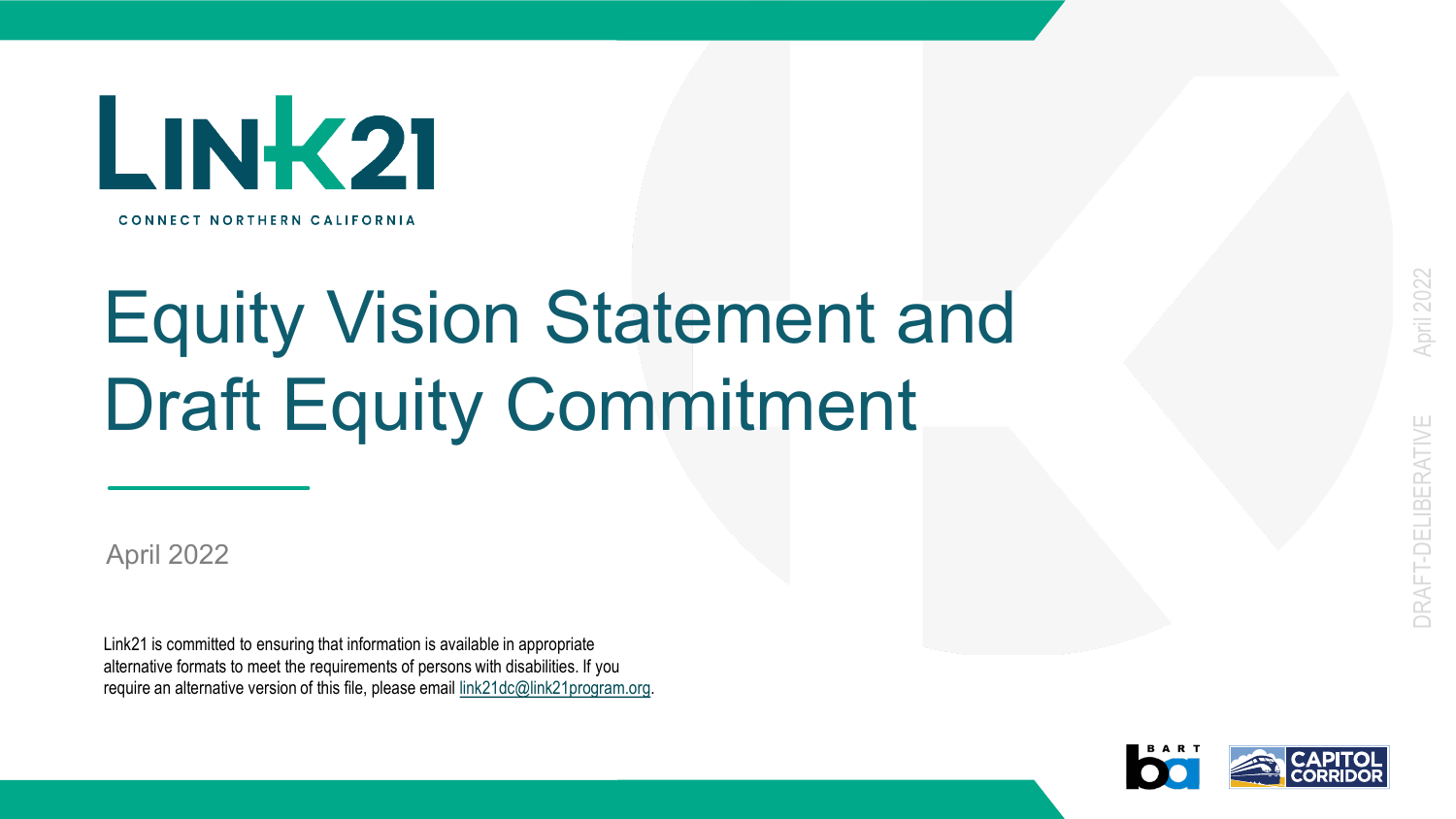#### Revision Record

| <b>REVISION</b> | <b>DATE</b> | <b>APPROVER</b>                              | <b>DESCRIPTION</b>                                                                                   |
|-----------------|-------------|----------------------------------------------|------------------------------------------------------------------------------------------------------|
|                 | 11/19/2020  | <b>Kimberly Sims/</b><br><b>Kyle Morales</b> | Minor edits per BART's Office of Civil Rights (OCR)                                                  |
| 2               | 1/13/2022   | Peter Gertler/<br>Sadie Graham               | Updated to separate content into distinct vision and<br>commitment slides.                           |
| 3               | 4/4/2022    | Peter Gertler/<br>Sadie Graham               | Updated to reflect the differentiation between marginalized<br>communities and priority populations. |
|                 |             |                                              |                                                                                                      |
|                 |             |                                              |                                                                                                      |
|                 |             |                                              |                                                                                                      |
|                 |             |                                              |                                                                                                      |

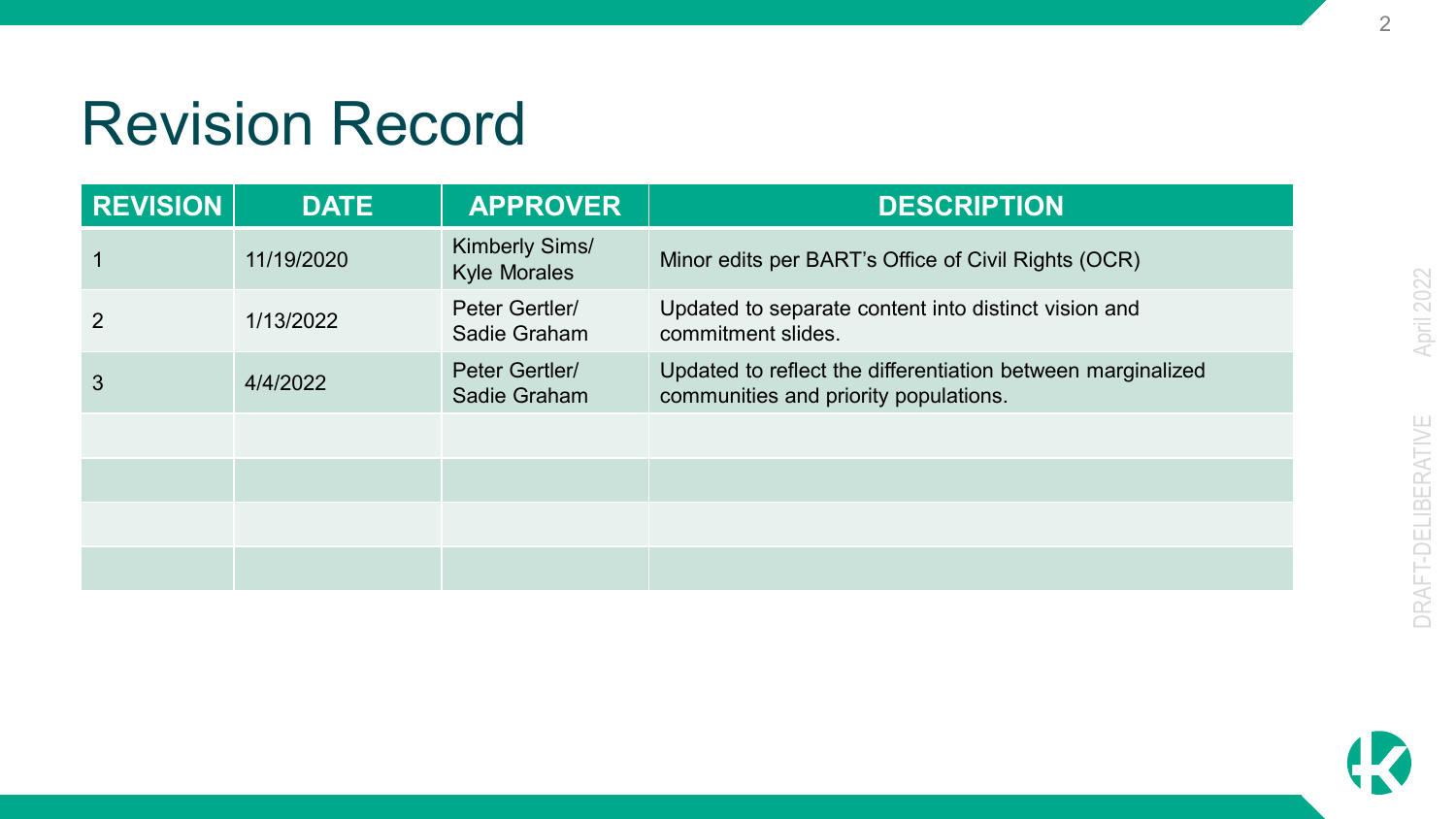## **Equity Vision Statement**

An equitable Link21 Program (Link21) acknowledges the ongoing effects on access to mobility and opportunity that past infrastructure projects have had on impacted communities. It shows an understanding of how past projects have failed to adequately consider the needs of systemically marginalized community members, and it evaluates what barriers to rail access exist for low -income and Black, Indigenous, and People of Color (BIPOC) residents, as well as riders with disabilities, women, LGBTQIA+ passengers, and other historically underserved identities.

A fair and just Link21 partners with marginalized communities, including priority populations\*, to develop much needed transit benefits via co -creation, a process used to integrate the knowledge and expertise community members bring from their own lived experience directly into program decisions. This allows the program to stay flexible and responsive to emerging and changing needs over time.

Equitable transportation will give everyone the ability to travel safely, affordably, and reliably to work, school, healthcare and government services, family and friends, and other important places in their lives. It should be fast, clean, efficient, welcoming, and accessible for anyone. By following a more equitable process, Link21 will help advance more equitable transportation outcomes throughout the Northern California Megaregion (Megaregion).

\*Link21 defines priority populations as the geographic areas where people are most impacted by negative economic, mobility, community, health, and safety outcomes. These outcomes are often correlated with race, ethnicity, gender, income level, and other historically underserved identities in the Megaregion.





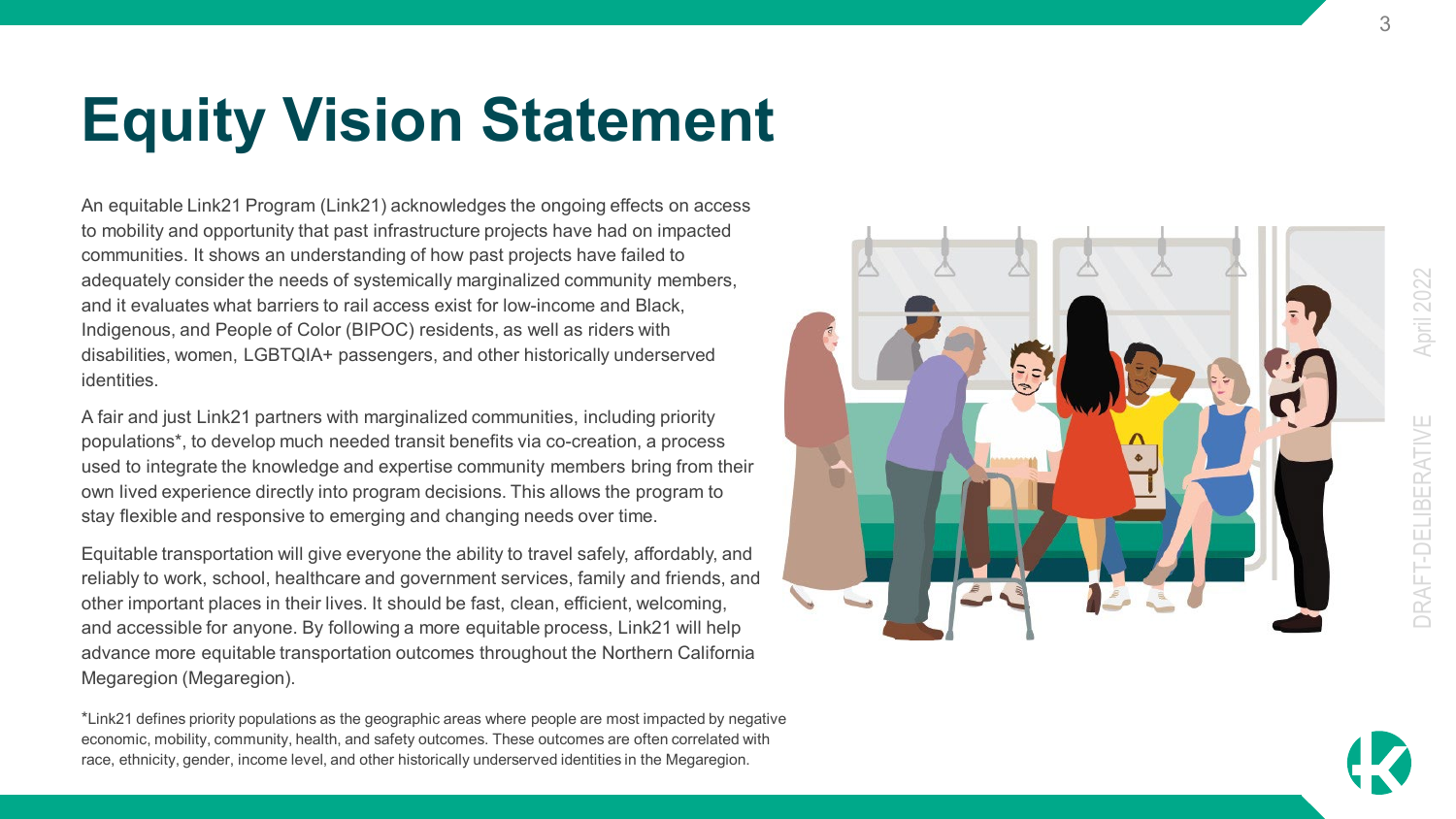### **Draft Equity Commitment**

- Implement processes that advance equity through all aspects of Link21
- Invest in accessible and accountable community engagement
- Partner with community members most impacted by past transportation projects to identify and avoid, mitigate, or minimize impacts while maximizing benefits to these marginalized communities, including priority populations
- Continue to review the process and our commitments to ensure they reflect the emerging needs of marginalized communities
- Ensure that disadvantaged and small businesses are key participants in Link21's development
- Uplift what we learn through co -creation by coordinating with external partners to integrate community input into parallel planning efforts for the long term